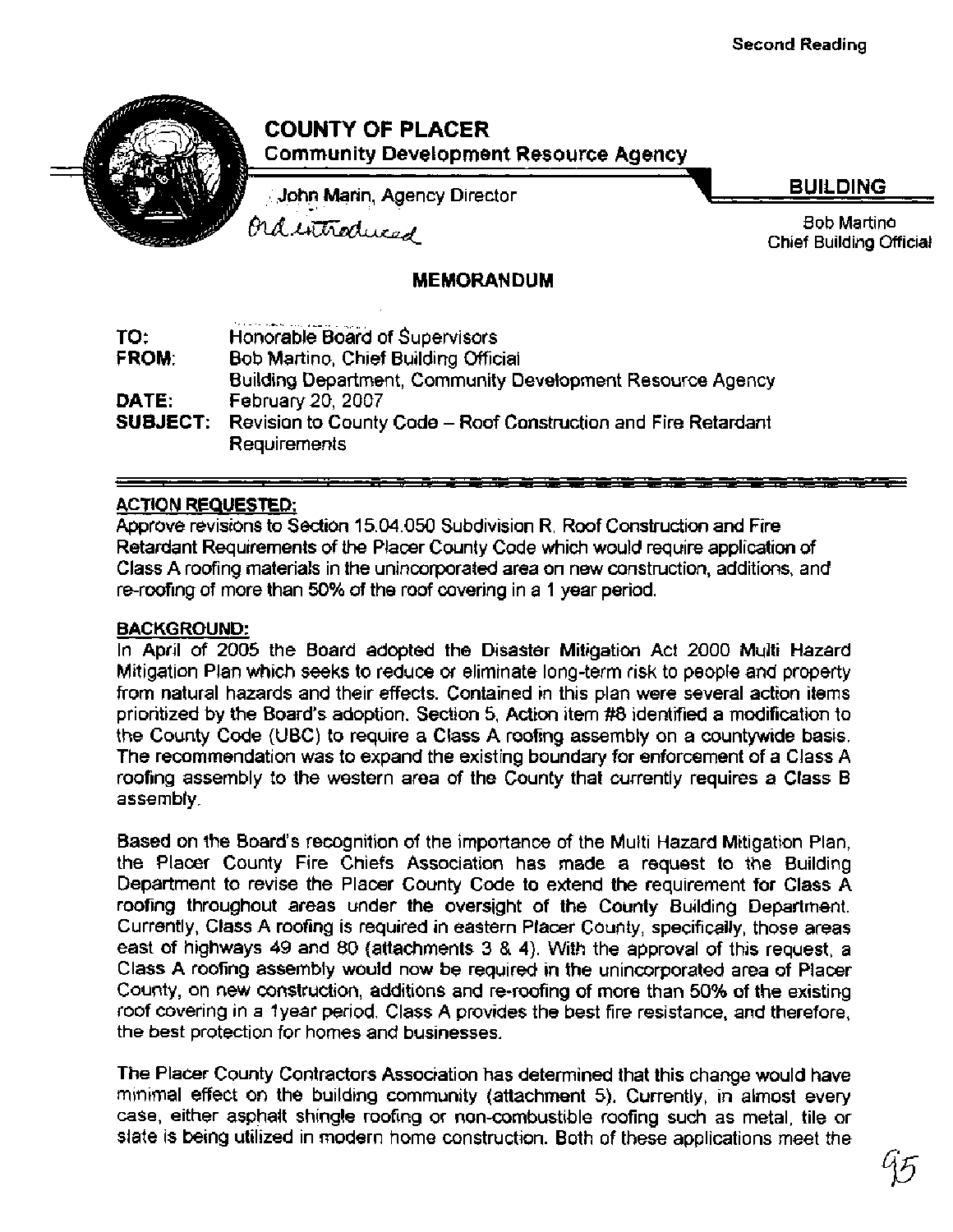Class A requirement as is, and require no additional supplemental membrane protection. Fire treated wood shakes could still be made to meet the Class A rating when installed in conjunction with an approved fire-resistive underlayment.

In the case of existing construction, where roofing material may not match that required for a new proposed building on the same property, alternative methods andlor alternate assemblies could be approved. This would provide the applicant with the ability to match any existing roof treatment.

In addition, neighboring Nevada and **El** Dorado Counties currently require Class A roofing in new construction. Approval of this request would help bring a level consistency in requirements to the region.

FISCAL IMPACT:

None

Attachments:

- 1) Ordinance-Revision to Roof Construction and Fire Retardant Requirements
- 2) Letter of Support from Fire Chiefs Assoc.
- 3) Map of Current Class A Requirements
- 4) Adopting Resolution Multi Hazard Mitigation Plan
- 5) Letter of Support from Placer County Builders Assoc.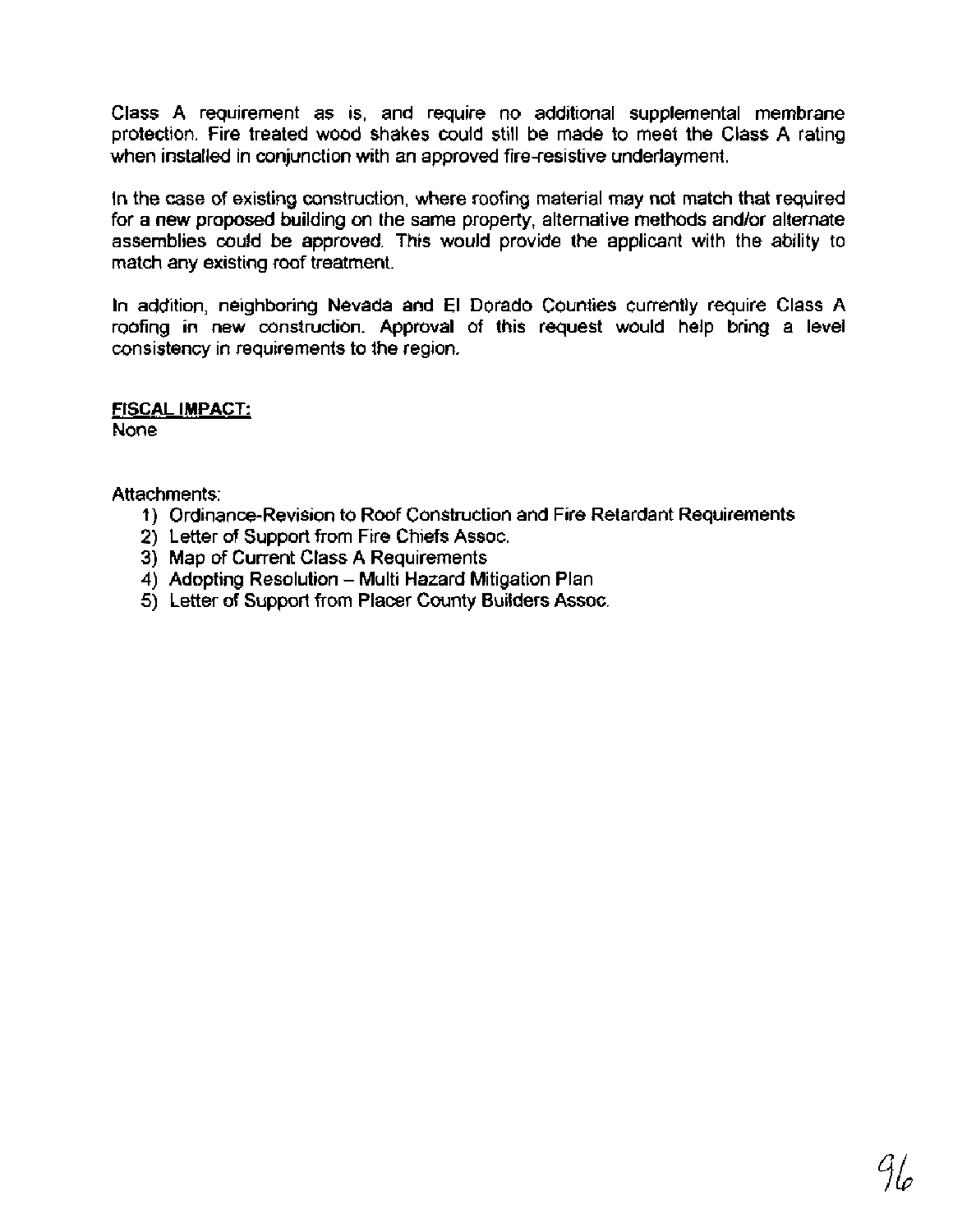# **Before the Board of Supervisors County of Placer, State of California**

#### In the matter of:

| Ord. No.: $\_\_$ |                                  |  |
|------------------|----------------------------------|--|
|                  | <b>FIRST READING:</b> $92-20-07$ |  |
| SECOND READING:  |                                  |  |

AN ORDINANCE AMENDING PLACER COUNTY CODE, CHAPTER 15, RELATING TO REVISONS TO ARTICLE **15.04.050** SECTION R. ROOF CONSTRUCTION AND **FIRE** RETARDANT REQUIREMENTS

The following **Ordinance** was **duly** passed by the **Ebard** of Supervisors of the County of

Placer at a regular meeting held \_\_\_\_\_\_\_\_\_\_\_\_\_\_\_\_\_\_\_\_\_\_\_\_\_\_\_, by the following vote on

roll call:

Ayes:

Noes:

Absent:

Signed and approved by me after its passage.

Chairman, Board of Supervisors

Attest: Clerk of said **Board** 

Ann Holman

THE BOARD OF SUPERVISORS OF THE COUNTY OF PLACER, STATE OF CALIFORNIA, DOES HEREBY DOES ORDAIN AS FOLLOWS:

Article 15.04.050 of the Placer County Code is hereby amended to read as follows:

SECTION ONE: "15.04.050 Roof Construction and Fire Retardant Requirements"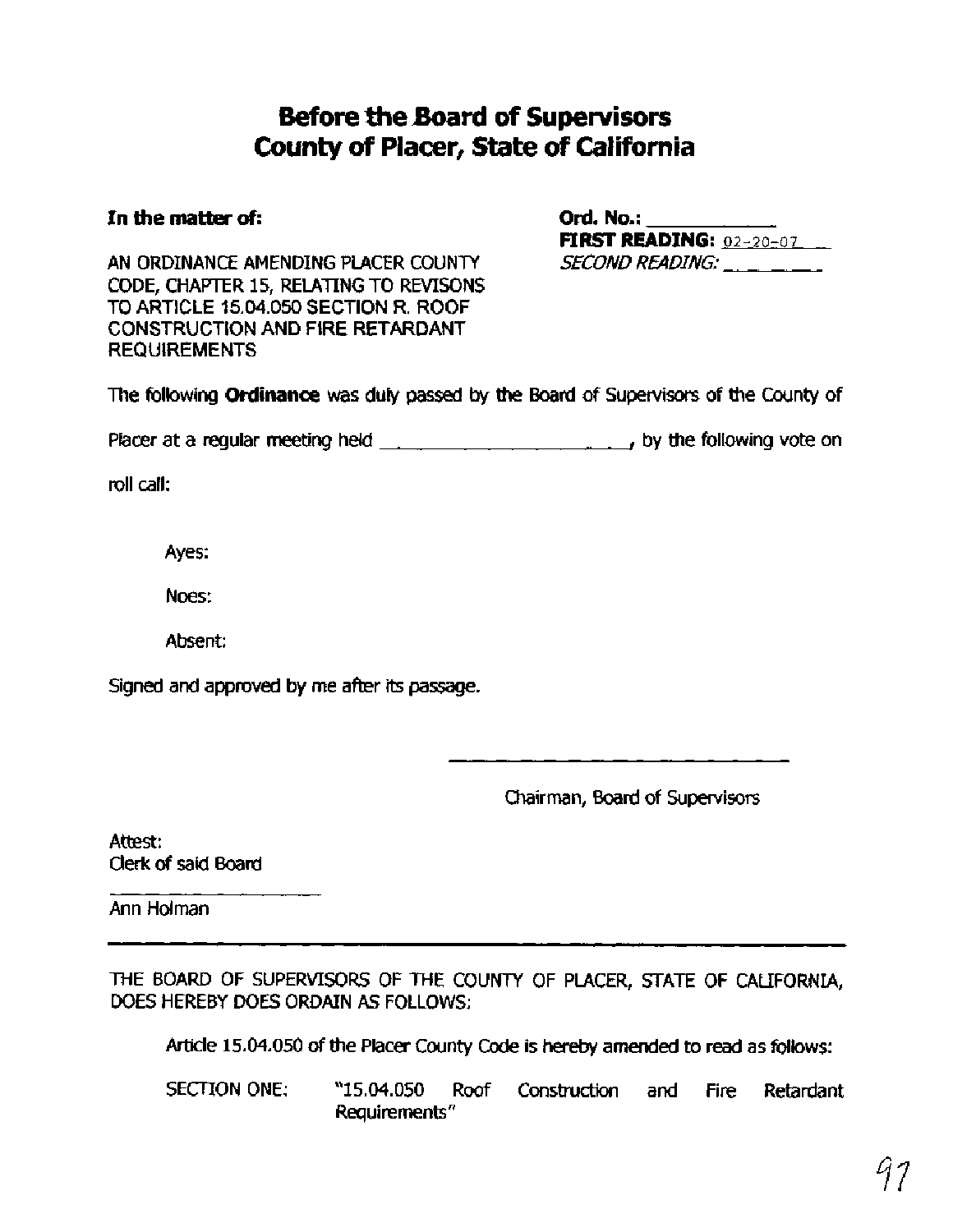#### **R. Roof Construction and Fire Retardant Requirements.**

1. UBC Section 2320.12.9, UBC Section 1503, and Appendix Chapter 15, Section 1514 - Roof construction and materials. Change UBC Sections 2320.12.9, 1503 and Appendix Chapter 15, Section 1514 by adding following paragraph:

a. Spaced roof sheathing is permitted when installed in accordance with UBC Table 15-B-2 & Table 23-II-D1 when the design roof live load or snowload is less than 30 PSE and spaced roof sheathing is not prohibited by the required listing of the roofing material or by the designer.

b. Draft stops conforming to UBC Section 708.3.1.2.2 are required in attics of residential occupancies.

2. UBC 1503 and Table 15-A: Roofs shall conform to the provision of Section 1503 & Table 15-A UBC except as herein modified: (Provisions in UBC Chapter 15 which provide for less stringent roof ratings are not applicable.)

b. Draft stops conforming to UBC Section 708.3.1.2.2 are required in attics of<br>residential occupancies.<br>2. UBC 1503 and Table 15-A: Roofs shall conform to the provision of Section<br>1503 & Table 15-A UBC except as herein mod is packed for systeming is permitted when instelled in accordance with OCC.<br>In Section of the state of the system in the design cod live load or sonwing the system of DFE and spaced roof stealthing is not prohibited by the

F<del>ire Zone 2.</del><br>**a.** <del>b.</del> Class A rating shall be the minimum roofing/assembly in **the** 

unincorporated portions of Placer County. Zone 1. Class B rating shall be the minimum recting/assembly in Zone 2. This requirement in both zones includes Group R, Division 3, and Group U Occupancies.

<u>b.</u>-e. All new construction, including additions, requires Class A <del>or Class B</del><br>roofing/assembly <del>as designated in the Fire Zones above,</del> as a minimum. All reroofing requires Class A e<del>r Class B as designated in the Fire Zones above,</del> as a minimum. Re-roofing in excess of fifty (50) percent of an existing structure within any one-year period will necessitate that the entire roof be Class A **roofinq/assembly** or abeve, as a minimum.

The local fire authority having jurisdiction may have different requirements when adopted and enforced by the fire district pursuant to H&S Code 13869.7.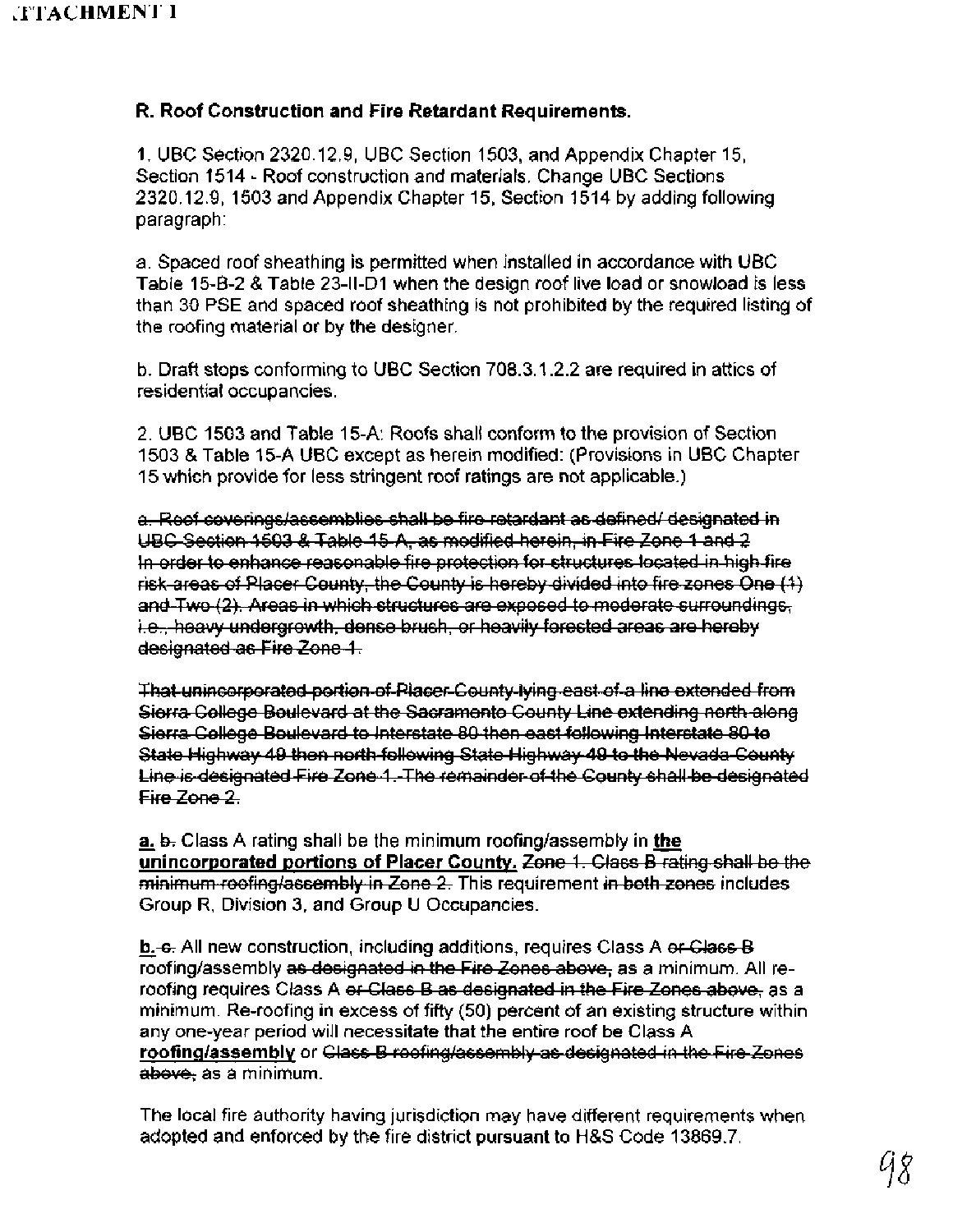**SECTION TWO: This Ordinance shall be effective thirty (30) days after its final passage.** 

 $\bar{z}$ 

 $\sim 10^{-10}$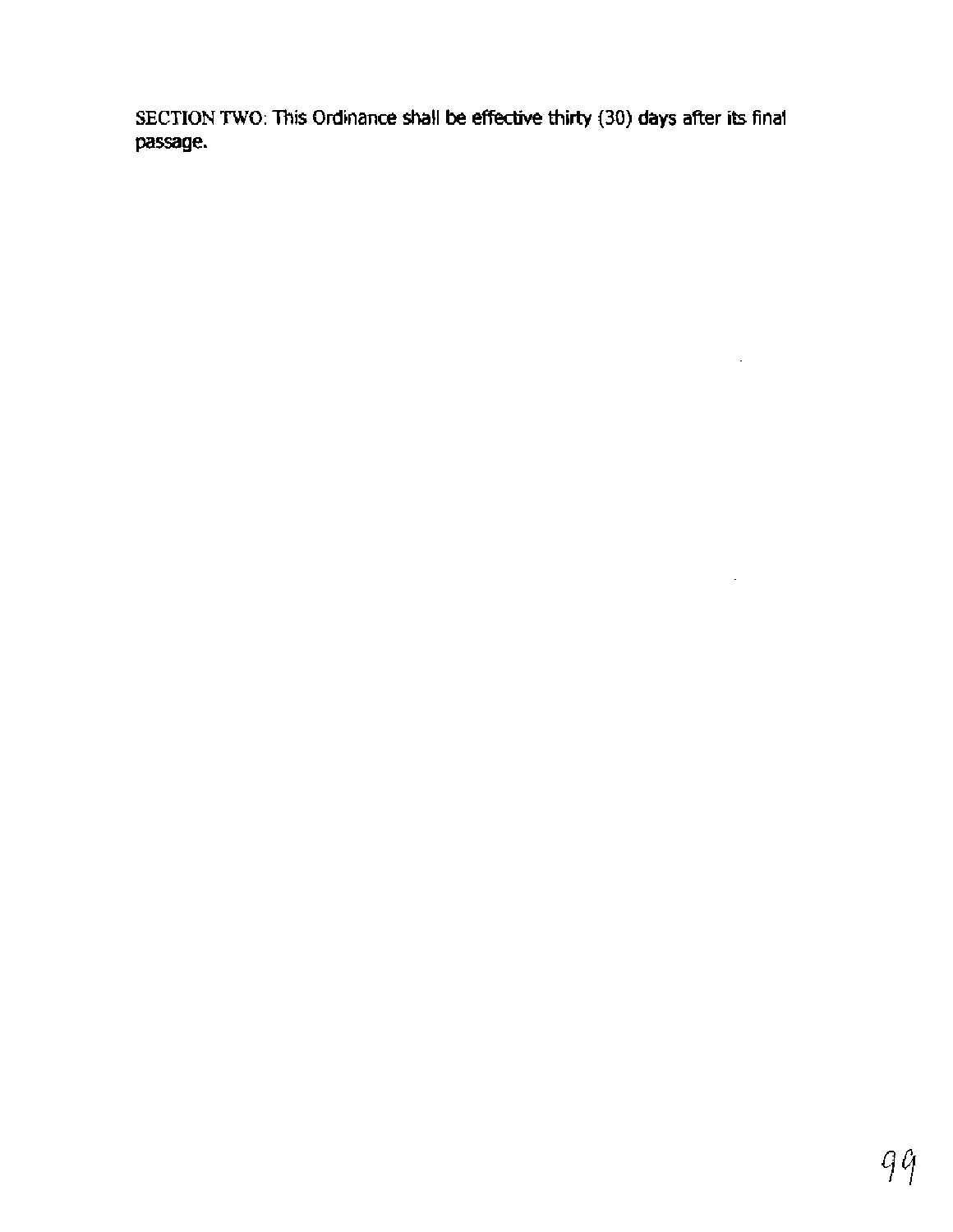

**Chief Ken Wagner, President City of Roseville Fire Department 401 Oak Street, Roseville CA 95678** 

**Chief Dave Ebert, Vice President PenryniNewcastle Fire Protection District P.O. Box 219, Penryn, CA 95663** 

> **Chief Ian Gow, Secretary Placer Hills Fire Protection District Box 350, Meadow Vista, CA 95722**

December 14,2006

Bob Martino Chief Building Official County of Placer 3091 County Center Drive, Suite 160 Auburn, California 95603

Dear Mr. Martino:

The purpose of this letter is to communicate the endorsement of the Western Placer County Fire Chiefs Association for your proposed amendments to the Placer County Building Code requiring Class A roofing assemblies on all construction within the unincorporated areas of Placer County. The fire prevention officers from the various fire agencies throughout the County have been working with your staff to help implement this important change. Class A roofing assemblies are an extremely important component of our overall fire and life safety initiatives.

Once again, we fully support this proposal. Please feel free to contact me at (916) **774-5825** if you have any questions or if we can be on any further service during the adoption process.

Sincerely,

Ken Wagner **President** 

RECEIVED DEC 1 8 2006 **BLDG, DEPT**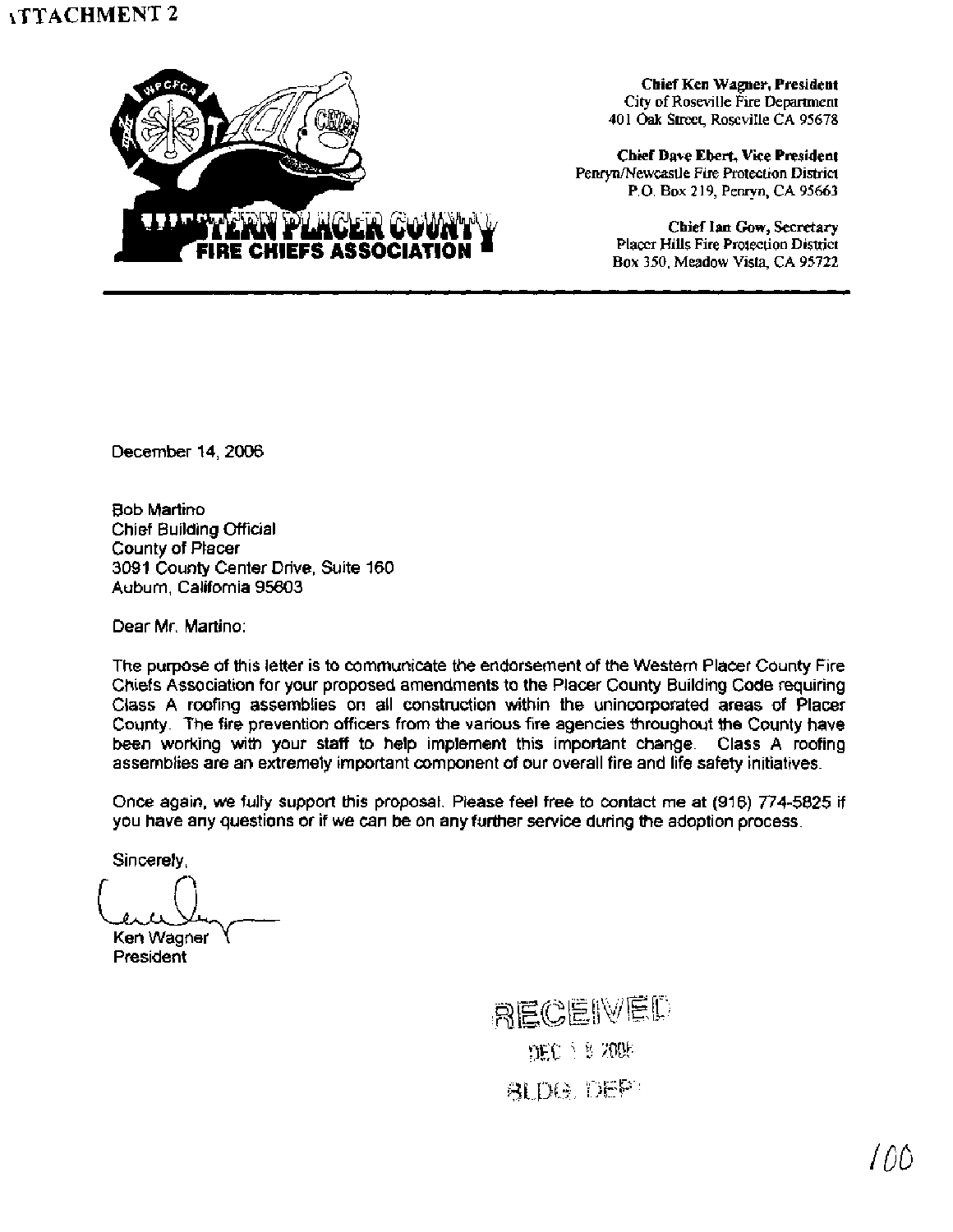# **TTACHMENT 3**

# **FlRE RETARDANT ROOFING**

- **1.** Areas of the unincorporated portion of Placer County, which are east of the boundary created by a course along Sierra College Boulevard from the Sacramento County line to interstate 80, then to State Route 49, then to the Nevada County line are in an area designated as VERY HlGH FlRE HAZARD SEVERITY ZONE.
- 2. All new construction in the VERY HlGH FlRE HAZARD SEVERITY ZONE, including additions, requires a minimum "Class A" roof covering. All other areas of Placer County require a minimum "Class B" roof covering. Re-roofing in excess of 50% of the existing structure within any oneyear period shall comply with the provisions of the current regulations.
- 3. Spaced roof sheathing is permitted when installed in accordance with UBC Table 15-B-2 & Tables 23-11-D-1, 23-11-D-2, 23-ll-E-1 & 23-11-E-2 when the design roof live load or snow load is less than 30 PSF and spaced roof sheathing is not otherwise prohibited by the required listing of the roofing material or by the designer. (Placer County Code 4.20 (q)(l))
- 4. Any discrepancy in the designation of an area will need to be reviewed by the California Division of Forestry or local Fire Authority.
- 5. The roofing installer shall provide a completed **"Certificate of Compliance"** to the field inspector prior to, or at the time of the final inspection of the structure, that certifies the roof meets the "Class A" requirement and, for **all** roofs certifies that the roofing material was installed per the manufactures installation requirements,



CALIFORNIA HEALTH AND SAFETY CODE 13132.7 (d)(1): ...on or after January 1, 1997, within very high fire severity zones designated by the Director of Forestry and Fire Protection pursuant to Article 9 (commencing with secti Director of Forestry and Fire Protection pursuant to Article 9 (commencing with section 4201) of Chapter 1 of Part 2 of Division 4 of the Public<br>Resources Code or by a local agency pursuant to Chapter 6.8 (commencing with Resources Code or by a local agency pursuant to Chapter 6.8 (commencing with Section 51 175) of Part 1 of Division 1 of Title 5 of the Government Code, every new structure, and every existing structure when 50 percent or more of the total roof area is reroofed within any one-year period<br>commencing as adopted and amended by the State Building Standards Commission.



CTR. 167 **Rev.** 1120106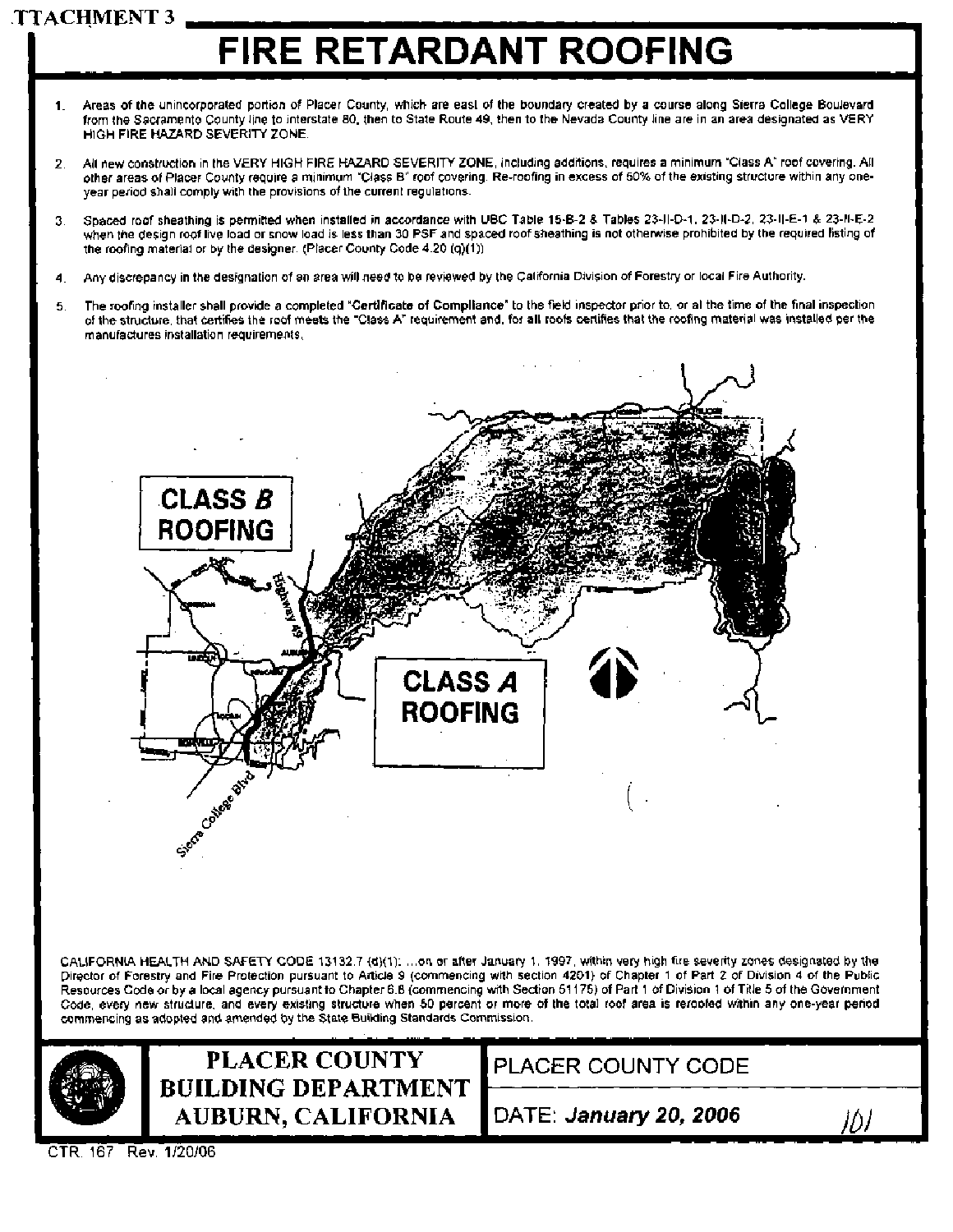| Before the Board of Supervisors       |
|---------------------------------------|
| County of Placer, State of California |

| In the matter of:<br>A RESOLUTION ADOPTING THE PLACER COUNTY  |                                           |  | Resol. No:     | 2005-82                                                                                    |  |  |
|---------------------------------------------------------------|-------------------------------------------|--|----------------|--------------------------------------------------------------------------------------------|--|--|
| DMA 2000 MULTI-HAZARD MITIGATION PLAN                         |                                           |  |                |                                                                                            |  |  |
|                                                               |                                           |  | First Reading: |                                                                                            |  |  |
|                                                               |                                           |  |                |                                                                                            |  |  |
| The following                                                 | <b>RESOLUTION</b>                         |  |                | was duly passed by the Board of Supervisors of the                                         |  |  |
| April 26, 2005<br>County of Placer at a regular meeting held  |                                           |  |                |                                                                                            |  |  |
| by the following vote on roll call:                           |                                           |  |                | <b>19 MARTIN DIE RICHT IS. A. COUNTRIEST</b><br>COPY OF THE ORIGINAL ON FLE IN THIS OFFICE |  |  |
| Ayes:                                                         | SANTUCCI, HOLMES, GAINES, KRANZ, WEYGANDT |  |                | AITEST<br>e let mili                                                                       |  |  |
| Noes:                                                         | <b>NONE</b>                               |  |                |                                                                                            |  |  |
| <b>Absent</b>                                                 | NONE                                      |  |                | ngain Chif                                                                                 |  |  |
| Signed and approved by me after its passage.                  |                                           |  |                |                                                                                            |  |  |
| Chairman, Board of Supervisors<br>Attest:<br>Clerk of said Be |                                           |  |                |                                                                                            |  |  |

WHEREAS, Placer County recognizes the threat that natural hazards pose to people and property within out community; and

WHEREAS, undertaking hazard mitigation actions will reduce the potential for harm to people and property from future hazard occurrences; and

WHEREAS an adopted Multi-Hazard Mitigation Plan is required as a condition of future funding for. mitigation projects under multiple FEMA pre- and post-disaster mitigation grant programs; and

WHEREAS Placer County participated fully in the mitigation planning process to prepare this Multi-Hazard Mitigation Plan; and

WHEREAS the California Office of Emergency Services and Federal Emergency Management Agency, Region IX officials have reviewed the Placer County Multi-Hazard Mitigation Plan and approved it contingent upon this official adoption of the participating governments and entities;

NOW, THEREFORE, BE IT RESOLVED by the Governing Body of the County of Placer that the Placer County DMA 2000 Multi-Hazard Mitigation Plan is hereby adopted as an official plan.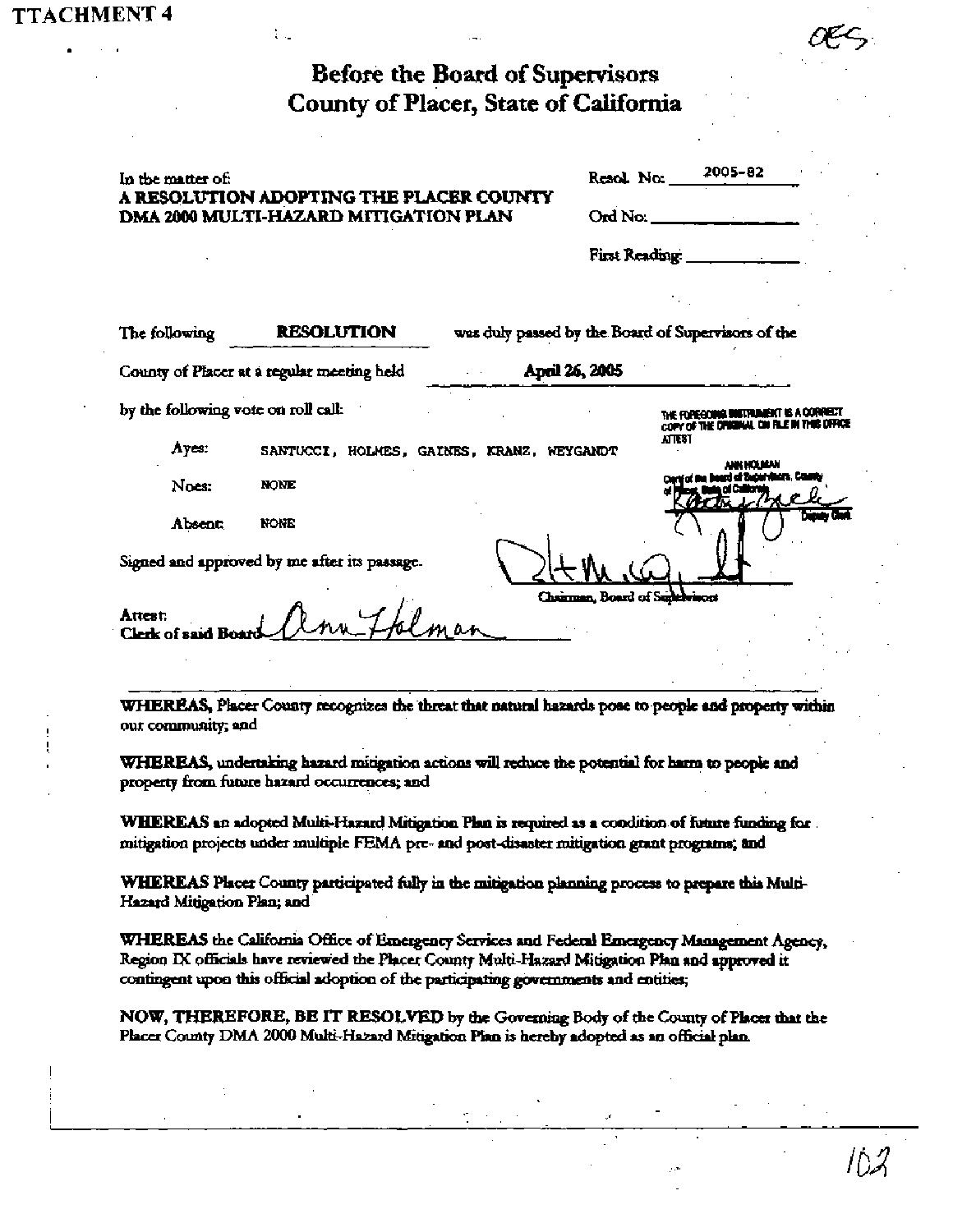# **TTACHMENT 5**



*E-mail: admin@placerbx.com • Website: www.placerbx.com* 

January 30,2007

Bob Martino, Acting Chief Building Official Placer County Building Department 3091 County Center Drive, Suite 160 Auburn, CA 95603

Placer County Contractor's Association, Inc. Board of Directors 10656 Industrial Ave., Ste. 160 Roseville, CA 95678

Dear Bob Martino,

We, the Placer County Contractor's Association, Inc., recognize a need for Class A ratings on all roof assemblies in unincorporated areas of Placer County.

We appreciate and support your efforts going forward for the safety of our community.

Sincerely,

Butriek Remungton

Patrick Remington President Placer County Contractor's Association, Inc.